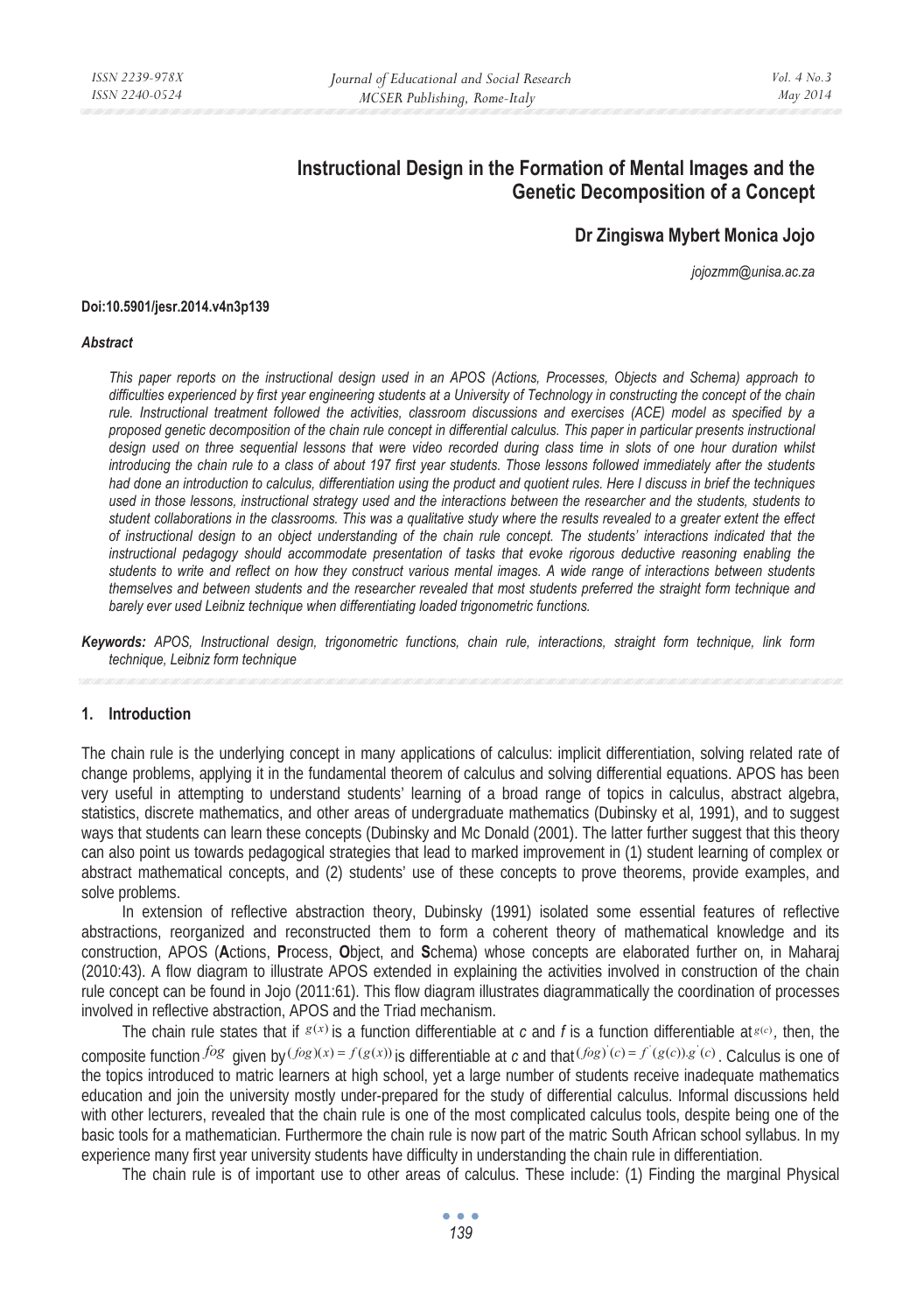*dP*

Productivity Function of the workers in Business economics  $(\overline{dx})$  for  $P = 10(3x + 2)^3 - 10$ , (2) Revenue changing when given a revenue function like  $R(x) = 25(x+2)^2 + 20x - 5$ , (3) Higher order differentiation used to calculate demand, cost and profit in business and (4) Calculations of rates on physical body relationships including body weight and surface area, cell growth, blood flow and other physical quantities. It is important for the students at this stage to know which formula to use and how to use it without computing the derivatives of the component functions. They must be able to identify whether a constant times a function, sum of functions, product, quotient, composition or piecewise functions are given in the problem. The implication here is that they should be well versed with function algebra.

The chain rule is included in several studies in mathematics education literature. Some of them are about teaching of the chain rule (Lutzer, 2003; Mathews, 1989; Thoo 1995; Uygur & Ozdas, 2007) while others are on understanding the rule. Uygur (2010) who studied the cognitive development of applying the chain rule through the three worlds of mathematics suggested that the instructional way of presenting the chain rule changed focus to encourage students to obtain the chain rule with some life-related problem situations. In contrast, verifying the chain rule by using either or both graphing software or graphics calculator and an algebraic approach was considered for developing teaching and learning strategies of the chain rule in the mathematics teaching program of South Australia (SACE Board of South Australia, 2009). Uygur (2010) further noted that as much as there was an absence of studies on structural development of the chain rule, there was also a need for a study on students' applying the chain rule to second order derivatives and to twovariable composite functions. It was noted also, that the prerequisite knowledge of composite function is another significant notion for applying the chain rule by raising awareness of the relation among various cases. Uygur inferred that variable notion is another significant prerequisite knowledge in the embodied world of the cognitive development of the chain rule.

Novotna and Hoch (2008) had indicated the importance of structural knowledge in applying the chain rule in the cognitive development of mathematical concepts. Students' application of the chain rule was analysed within Tall's (2007) framework containing three levels of understanding which considered symbolic development. Their study addressed the structural development of the chain rule. On the contrary this study focused on the discussion of the types of structures constructed by students when learning the chain rule with the view to clarifying their understanding: (i) of the composition of function and (ii) of the derivative.

Cottrill (1999) conducted a study on the understanding of the chain rule asserted that: (1) conventional wisdom holds that students' conception of the chain rule (as with other rules) is that of symbol manipulation, (2) the conception of the chain rule appeared to be a straight-forward manipulation of symbols which could easily be applied in problem situations and (3) concluded that an application based on symbol manipulation carries a heavy requirement for the function to be given by an expression, fostering students' tendencies toward instrumental understanding, where they are unable to apply the chain rule.

Conceptual knowledge as defined by Hapasaalo (2004) denotes knowledge of and a skilful "drive" along particular networks, the elements of which can be concepts, rules (algorithms, procedures, etc.), and even problems (a solved problem may introduce a new concept or rule) given in various representation forms. Various researchers (Confrey, 1994; Gagnon & Collay, 2001; Piaget, 1948/1973; Pirie & Kieren, 1994) assert that the degree of understanding is determined by the number and the strength of the connections made with previously acquired mathematics. Thus a mathematical idea, procedure, or fact is understood thoroughly if it is linked to existing networks with stronger or more numerous connections. It is my view therefore that instructional design for this concept should incorporate strategies that bring students to relational understanding of the concept such that they can be able to use it in life-related applications and in greater calculus.

## **2. Literature Reviewed**

Hiebert & Carpenter (1992) asserted that learning mathematics with understanding involves making connections among ideas, and that those connections are considered to facilitate the transfer of prior*-*knowledge to novel situations. With regard to the psychological approach to learning, the constructivist idea is that understanding is a continuing activity of individuals organizing their own knowledge structures, a dynamic process rather than an acquisition of categories of knowing (Confrey, 1994; Gagnon & Collay, 2001; Piaget, 1966; Pirie & Kieren, 1994). According to Bransford, Brown & Cocking, (2000), a mathematical idea or procedure or fact is understood if it is part of an internal network. More specifically, the mathematics is understood if its mental representation is part of a network of representations. They further asserted that the degree of understanding is determined by the number and the strength of the connections made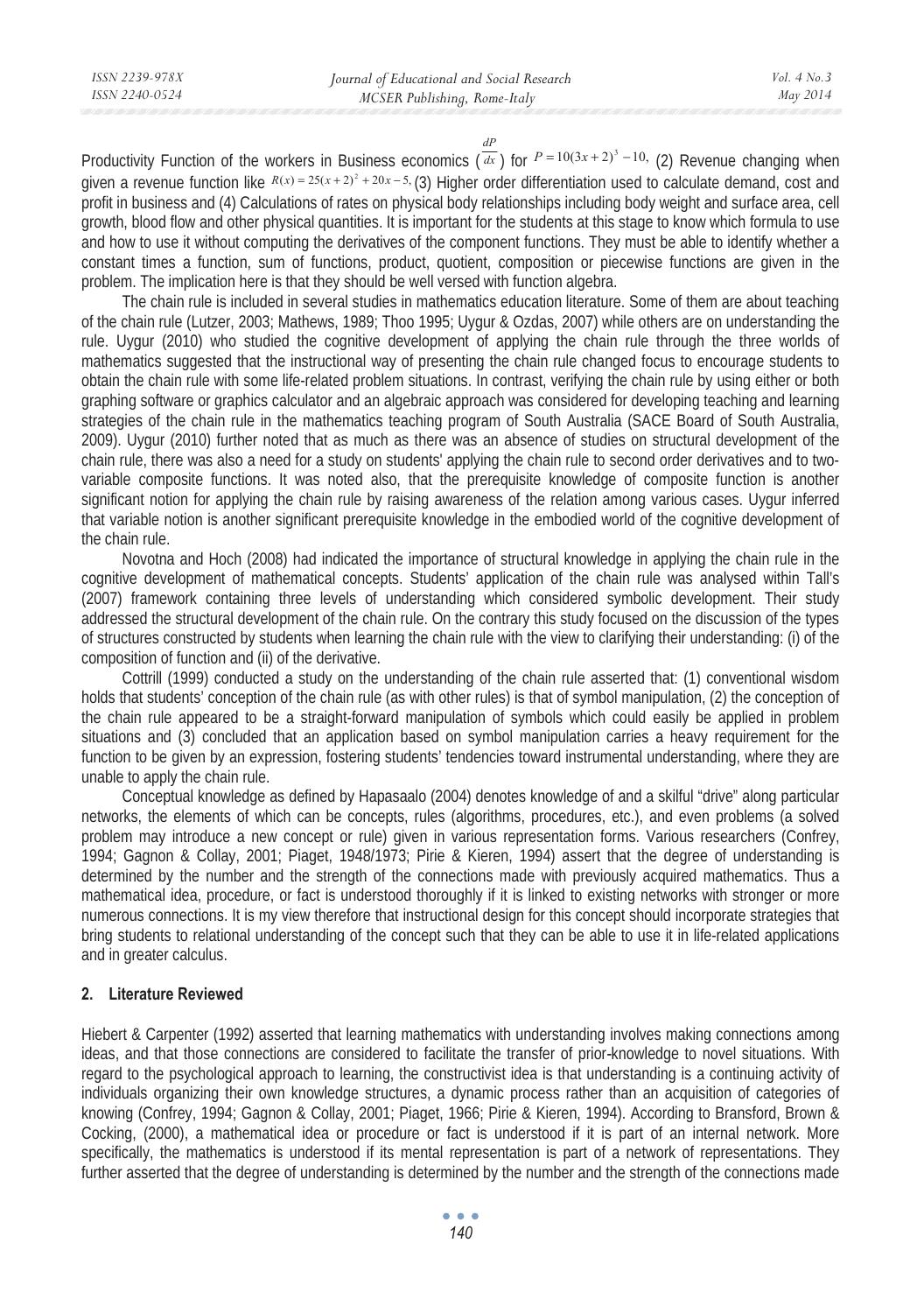| ISSN 2239-978X | Journal of Educational and Social Research | Vol. $4$ No. $3$ |
|----------------|--------------------------------------------|------------------|
| ISSN 2240-0524 | MCSER Publishing, Rome-Italy               | May 2014         |
|                |                                            |                  |

with previously acquired mathematics. Thus a mathematical idea, procedure, or fact is understood thoroughly if it is linked to existing networks with stronger or more numerous connections. It is therefore assumed that well-connected and conceptually grounded ideas enable their holders to both remember them and see them as part of a larger whole within which each part shares reciprocal relationships with other parts, (Pirie & Kieren, 1994).

Wiggins, (1993) defined understanding as something different that emerges when we are required to reflect upon achievement, in verifying or criticizing, re-thinking and re-learning what we know. Wiggins & McTighe (1998) further identified several inter-related aspects of understanding including (1) explanation, (2) interpretation, (3) contextual applications, (4) perspective, (5) empathy and (6) self-knowledge. Not all of these apply to each learning situation and they are not hierarchical or mutually exclusive. Students who can explain their ideas justify understanding by making connections and inferences. Those who apply knowledge demonstrate their ability to use what they have learnt in complex situations. Lastly, those who show self-knowledge recognize the limits of their understanding.

Dubinsky (1991 a) believed that reflective abstraction as introduced by Piaget (Berth & Piaget, 1966) is a powerful tool in the study of advanced mathematical thinking and that it could be used to analyse any mathematical knowledge applicable to higher education. Reflective abstraction is a concept introduced by Piaget to describe the construction of logico-mathematical structures by an individual during the course of cognitive development. He made two important observations: first, reflective abstraction has no absolute beginning, but is present at the earliest ages in the coordination of the sensori-motor structures (Beth & Piaget, 1966) and second, that it continues on up through higher mathematics to the extent that the entire history of the development of mathematics from antiquity to the present day may be considered as an example of the process of reflective abstraction.

Piaget distinguished three major kinds of abstraction which are not independent of each other. He talks of *empirical knowledge* which derives knowledge from properties of objects, (Beth & Piaget, 1966). According to Piaget, (Piaget & Garcia, 1983), this kind of abstraction leads to *extraction of common properties of objects* and *extensional generalizations* that is, the passage from specific to general. *Pseudo-empirical* is intermediate between empirical and reflective abstraction and it spells out properties that the actions of the subject have introduced into objects, (Piaget, 1985). Finally, *reflective abstraction* is drawn from what Piaget (1980) called general co-ordinations of actions by the subject internally. He asserts that this kind of abstraction leads to a very different sort of generalization which is constructive and results in new syntheses in the midst of which particular laws acquire new meaning (Piaget & Garcia,1983).

There were many examples of instances of reflective abstractions, but I can site that when a student was given a problem like, 'Differentiate:  $y = (\cos ec^3x + e^{\tan x})^2$  ,' he performed several individual actions in his mind to identify the different functions involved. He would then interiorise and coordinate the actions to form a total ordering of where to start differentiating. Those actions would form new actions, and ultimately new objects (which may no longer be physical but rather mathematical such as a new function derived from the original one). Piaget (1972) further asserted that it is reflective abstractions in its most advanced form that leads to the kind of mathematical thinking by which form or process is separated from the content and that processes themselves are converted, in the mind of the mathematician, to objects of content, (Piaget, 1972). Empirical abstraction therefore deals with action as opposed to objects and it differs from pseudo-empirical abstraction in that it is concerned, not so much with the actions themselves, but with interrelationships among actions, which Piaget (1975) called 'general co-ordinations.'

According to Piaget, the first part of reflective abstractions consists of drawing properties from mental or physical actions at a particular level of thought (Beth & Piaget, 1966). He says that this involves consciousness of the actions, and can include the act of separating a form from its content. Whatever is abstracted is projected onto a higher plane of thought where other actions are present as well as more powerful modes of thought. For further elaboration on the five kinds of construction in reflective abstraction namely: Interiorisation; coordination, encapsulation, generalization and reversal, see Jojo, Brijlall and Maharaj (2013).

Weyer (2010) asserts that the first circumstance to happen should be something that happens as a result of instructional practice. Also constructivists, Piaget (1966) and Vygotsky (1986) have insisted that the mental constructions that a person uses to understand a mathematical concept are made in a social context and with considerable intervention from teachers and fellow students. Thus mathematics pedagogy based on the said theories approaches mathematics as a conceptual system rather than discrete procedures. Genuine education depends both on the knowledge and experience already existing within a student's level of development as well as on the student's potential to learn (Vygotsky, 1986). Beth and Piaget, (1966) argue that if we observe a person moving from 'not understanding a concept' to 'understanding it', we cannot be able to see what mental mechanisms are used, also we cannot tell if these mechanisms are used to construct the concept or to gain access to it. Thus the researcher felt it necessary to video-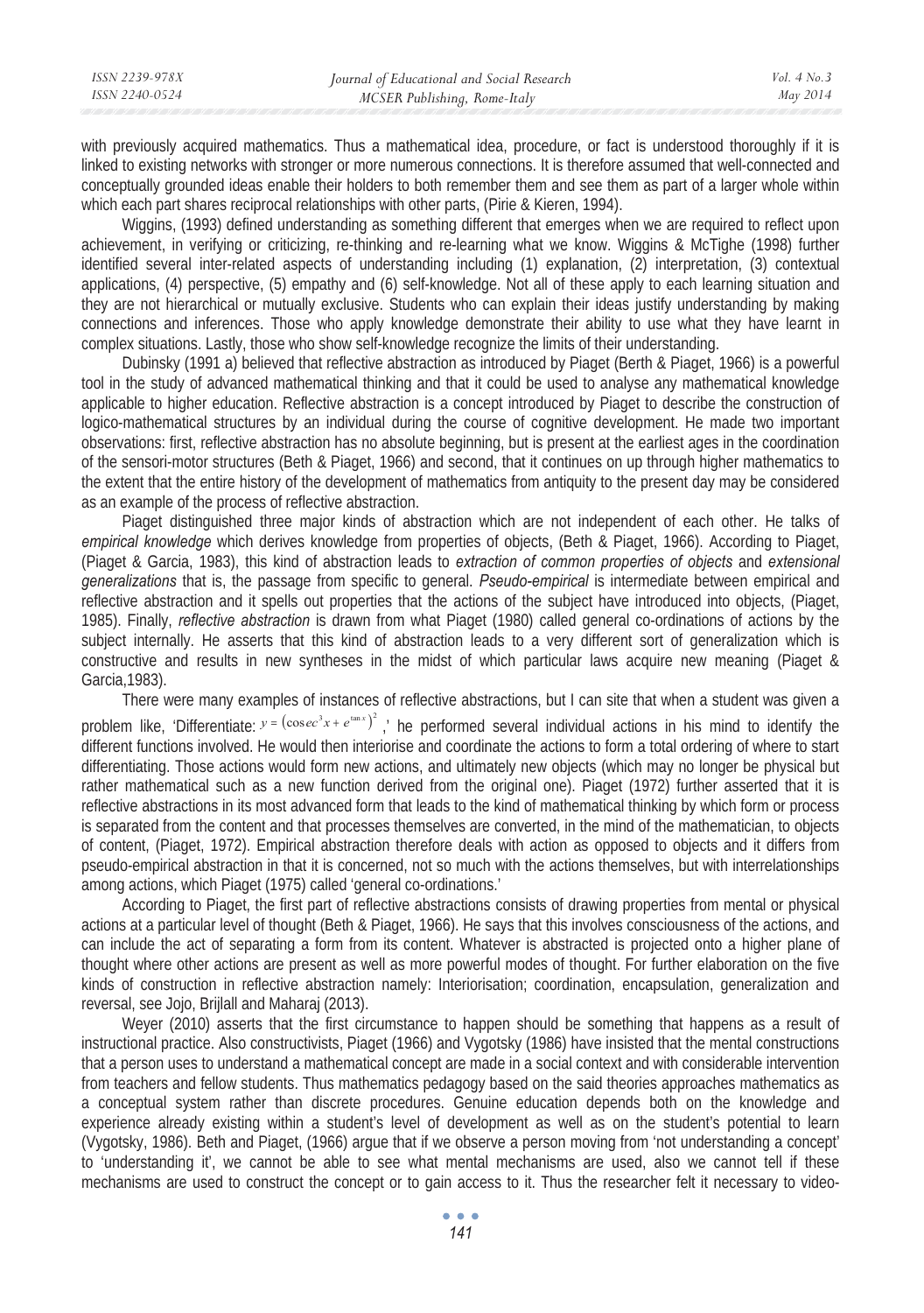| ISSN 2239-978X | Journal of Educational and Social Research | <i>Vol.</i> 4 $No.3$ |
|----------------|--------------------------------------------|----------------------|
| ISSN 2240-0524 | MCSER Publishing, Rome-Italy               | May 2014             |

record the students in action so that we could go beyond observation and consider their conversations, written texts and their interactions with peers and instructor.

Interventions and selected approaches were used to strengthen the learning aspirations of the students. As an experienced lecturer I had to use scaffolding to help the learners to move from one level of mathematical understanding to another. Tools and strategies which assist students to attain a higher level of understanding by encouraging creative and divergent thinking are known as scaffolds (Brush & Saye, 2001; Mccosker & Diezman, 2009). Anghileri (2006) asserts that students actively construct meaning as they engage significantly within established mathematical practices. These tools in a mathematics classroom could include diagrams, pictures, technology, mathematics formulas and hints for an effective solution process.

Ernest (1991) asserts that Mathematics Education understood in its simplest and most concrete sense concerns the activity or practice of teaching mathematics. He further asserts that learning is inseparable from teaching. This process involves the exercise of the mind and intellect in thought, enquiry, and reasoning. Similarly, the *interpretive research paradigm* used in this study explored the real human and social situations and uncovered the meanings, understandings and interpretations of the participants involved. It was therefore evident that in exploring how students conceptualized the understanding of the chain rule, APOS could be used objectively to (1) explain students' difficulties with the chain rule and (2) suggest ways that students can learn the chain rule. More specifically APOS could lead us towards pedagogical strategies that in turn lead to marked improvement in (1) student learning of the chain rule and (2) students' use of this concept to solve problems in calculus.

#### **3. Framework**

APOS ascertains that to understand a mathematical concept, one must begin with manipulating previously constructed mental or physical objects in the learner's mind to form actions; actions would then be interiorised to form processes which are then encapsulated to form objects. These objects could be de-encapsulated back to the processes from which they are formed, which would be finally organized in schemas. This explained the theoretical analysis which covered the first part of the APOS framework. The other parts of the framework are the instructional design used and data collection methods. All three are explained in detail in Jojo (2013). This paper reports on the instructional activities followed during the teaching of three sequential lessons to establish the understanding of the concept of the chain rule.

Understanding of the chain rule in this study was conceptualised in relation to the schema relevant to it. A schema for a certain mathematical concept is an individual's collection of actions, processes, objects and other schemas which are linked by some general principles to form a framework in the individual's mind that may be brought to bear upon a problem situation involving that concept (Dubinsky & Mc Donald, 2000). Asiala et al, (2004) asserted that an individual's schema is the totality of knowledge which for her is connected consciously or unconsciously to a particular mathematical topic, for example an individual may have a function schema, derivative schema, a chain rule schema. The chain rule schema includes a student's version of the concept described by the genetic decomposition, as well as other concepts that are perceived to be linked to the chain rule. A structured set of mental constructs which might describe how the concept can develop in the mind of an individual is called the genetic decomposition of that particular concept, Dubinsky (1991).

The genetic decomposition of the concept of the chain rule suggested below was used to guide the researcher's teaching instruction in class. It was believed that the chain rule schema develops through the levels of the triad: Intra, Inter and Trans. (i) In the first level, the Intra- level, the student shows evidence of having a collection of rules for finding derivatives of functions in various situations, but has no recognition of the relationships between them. This collection may include some special cases of the chain rule, and perhaps even the general formula which is perceived as a separate rule rather than a generalization of the others. (ii) The Inter-level is characterized by the student's ability to begin to (mentally) collect all elements in the chain rule schema being formed and coordinate them. (iii) At the Translevel a student has constructed the underlying structure of the chain rule. He or she links the composition and decomposition of functions to differentiation, and recognizes various forms of the chain rule as linked in the sense that they follow from the same general rule through function composition. It is only at this stage of development that the underlying structure of the chain rule schema is constructed through reflection on relationships between various objects from previous stages. At Trans- level the elements in the schema must go beyond being described essentially by a list, to being described by a single rule (Clark et al., 1997).

Based on the above, I arrived at the following genetic decomposition: For a student to have his or her function schema

(i) He will have developed a process or object conception of a function and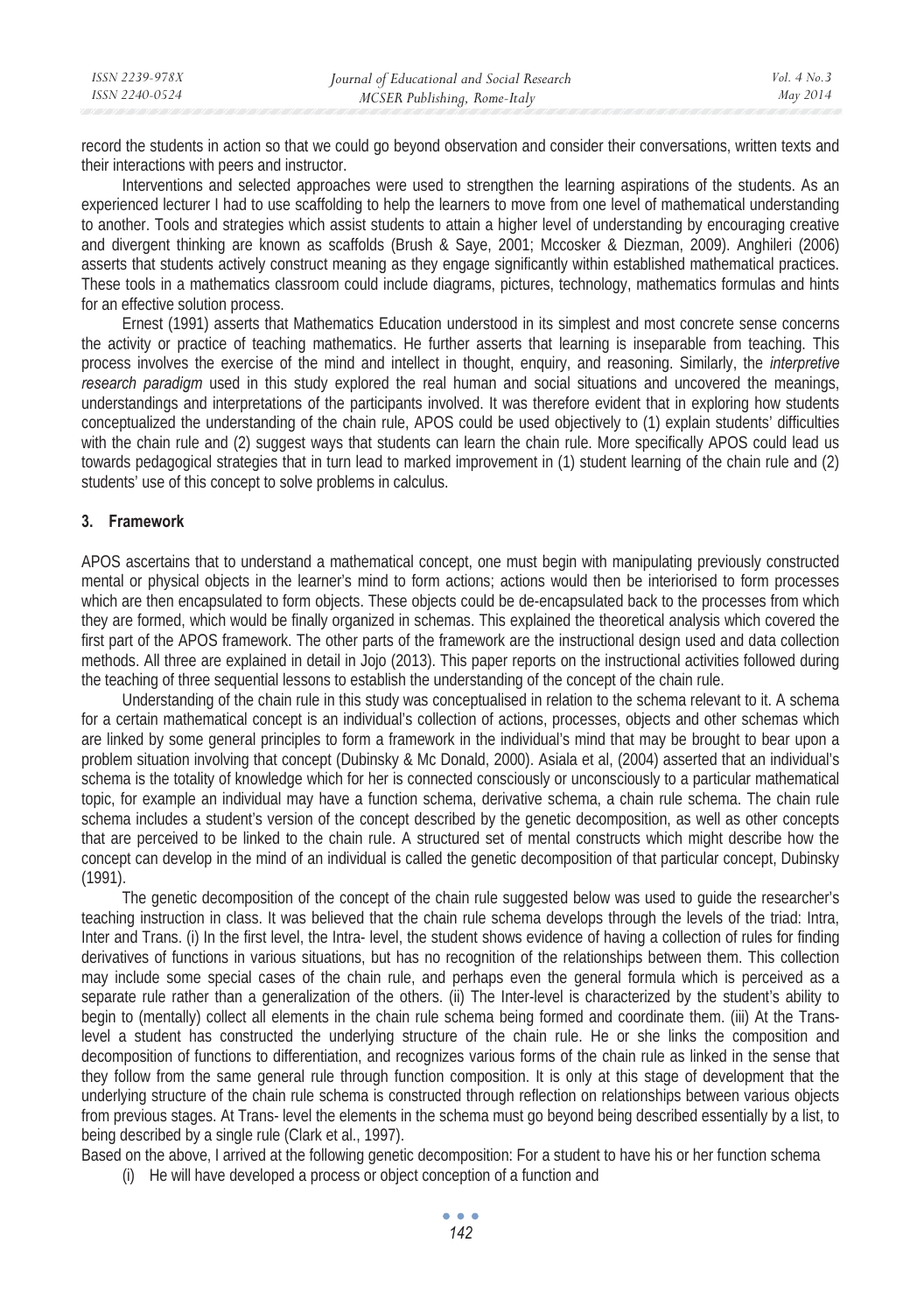- (ii) Has developed a process or object conception of a composition of functions. For a chain rule schema,
- (iii) He or she will have developed a process conception of differentiation
- (iv) The student will then use the previously constructed schemas of functions, composition of functions and derivative to define the chain rule. In this process the student has to recognize a given function as the composition of two functions, take their derivatives separately and the multiply them.
- (v) The student recognizes and applies the chain rule to specific situations.

#### **4. Methodology**

The design and implementation of instruction in this study was guided by the proposed genetic decomposition together with Dubinsky' (1991) Activities, Class discussions and exercises (ACE), model. Activities were chosen and done in class with students so as to induce the relevant mental constructs associated with the chain rule schema. Activities designed to help students make the mental constructions in the proposed genetic decomposition were given to students in the form of a tutorial test. Students worked collaboratively and some individually. Through these activities the students gained experience with mathematical issues related to understanding the chain rule and helped students to gain experience in constructing actions corresponding to the concept.

Class discussions came after the students had received three consecutive lessons on the chain rule and its applications. Those lessons and instruction were video-taped and later video clips of discussions related to mental constructions of the chain rule and the thought process were recorded. Exercises were assigned to the students in the form of homework done outside of classroom supervision at the end of each of the consecutive lessons taught on chain rule definition and applications in calculus. The purpose of the exercises was for students to reinforce the ideas and concepts constructed in class and to use and apply the chain rule they had learnt. Exercises in the learning of the chain rule were also given in the form of written questions and answers in the form of tests, the specially designed questionnaire and in-depth interviews of students chosen according to answers given in the pen and paper exercises

Once a week, the class met in groups of +/-30 for tutorial lessons and on the other days in a regular classroom as a cluster of 197 for lessons. The purpose of the first lesson was to introduce the learners to the concept of the chain rule and how it could be used to differentiate composite trigonometric functions. It was important to know how an APOS analysis could help the researcher to understand the learning process by providing explanations on phenomena observed when students tried to construct understanding of the chain rule. In the second lesson, exercises were given to students to consolidate the understanding of the concept of the chain rule and to ascertain that all students in the group shared the same understanding of the concept and its applications. Exercises ranged in their level of difficulty from the simple one to more complicated differentiation problem. The third lesson involved integration by substitution using the chain rule. Various examples were demonstrated by the researcher with full explanations on the u-substitution and the use of all the techniques. The aim was to provide students with opportunities to make applications of the chain rule they learnt and prepare them for the mathematics in which chain rule would be applied.

Peer collaboration was encouraged by allowing students to work on mathematical tasks given during the lesson. This collaboration, when combined with effective sequencing and pacing of the lesson, contributes to the teaching and learning of mathematics. Pacing and sequencing refers to the way the lecturer moves from one concept to the next within the mathematics topic to ensure maximum use of instruction time. Feedback was also used by the lecturer to create an appropriate milieu for effective teaching and learning. There was greater lecturer-student interaction promoted as students were encouraged to verbalise what they saw and thought. It was through the students' comments, questions and answers that their mental constructions regarding the chain rule were accessed. This was done in an attempt to answer the question, *'How do students construct various structures to recognize and apply the chain rule in the context of calculus? '* 

### **5. Discussions**

The approach of comparisons between three different techniques of differentiation of loaded trigonometric functions, were used to introduce the chain rule differentiation in lesson one. The first technique was the one using '*Leibniz form technique*'. The second one was the one where we differentiate from the innermost function and move outwards called '*link* form technique' of the chain rule. The third one involves straight application of the chain rule in differentiation and is known as a *'straight form technique'*. In this technique students used the chain rule mechanically by finding the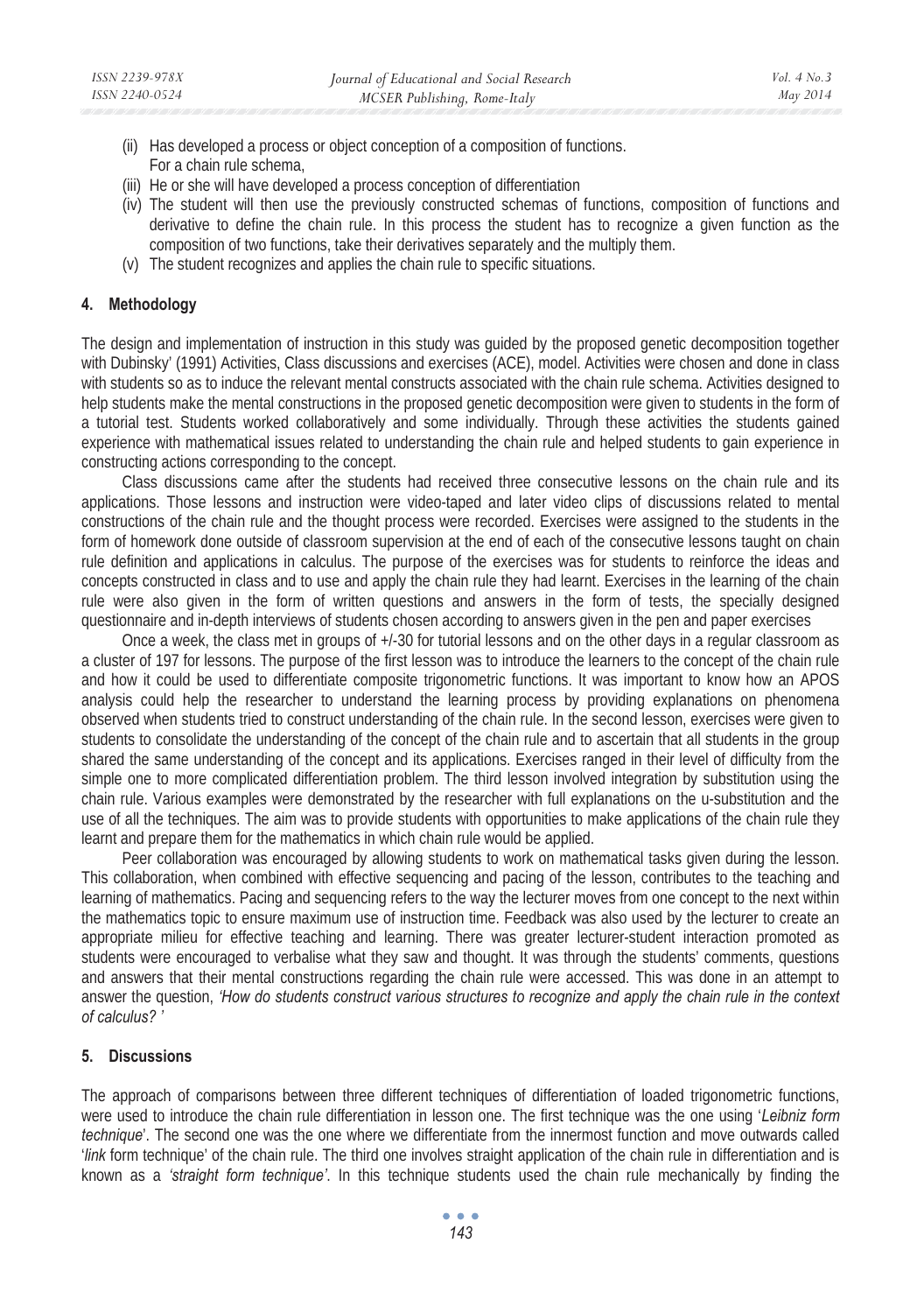derivatives of all the functions starting with the function on the outside of the given problem and multiplying out. For example, consider differentiating  $y = \ln \sin x^3$ . Three forms of the chain rule have been characterised: (1) *Leibniz* form

technique gives, we let  $y = \ln u$ ; then  $\frac{dy}{du} = \frac{1}{u}$ ; where  $u = \sin v$ ; and  $v = x^3$  so that  $\frac{dv}{dx} = 3x^2$ ; and  $\frac{du}{dv} = \cos u$ , and  $\frac{dv}{dx} = \frac{1}{u} \times \cos u \times 3x^2$ . This would give  $\frac{3x^2 \cos x^3}{\sin x^3}$ . (2) Link form technique gives, we get  $\frac{3x^2 \times \cos x^3 \times \frac{1}{\sin x^3}}{\sin x^3}$  (3) Using the *Straight* form technique we get,  $\frac{1}{\sin x^3} \times \cos x^3 \times 3x^2$ . Answers using the three techniques were simplified to see if they were the same. Various examples on differentiation using the chain rule were discussed with the students in this class. These included differentiation of composite functions like:  $(1) f(x) = sin(tan 3x)$ ;  $(2) y = cos ec(x + cos x)$   $(3) y = sin<sup>3</sup>(4x)$   $(4)$ *dv du du dy*  $\frac{dy}{dx} = \frac{dy}{du} \times \frac{du}{dv} \times \frac{dv}{dx} = \frac{1}{u} \times \cos u \times 3x^2$ . This would give  $\frac{3x^2 \cos x^3}{\sin x^3}$ sin  $3x^2$  cos  $\frac{x^2 \cos x^3}{\sin x^3}$ . (2) Link form technique gives, we get  $\frac{3x^2 \times \cos x^3 \times \frac{1}{\sin x^3}}{\sin x^3}$ .

$$
y = \ln(x^2 \cdot \cos x)
$$
 (5)  $f(x) = x^{2x} \text{ and } (6)^{f(x) = \ln \frac{x^5(1-x^2)^6}{x(\sqrt{1-x^3})}}$ .

After the second problem, one of the students asked, '*Is it a must that all the time when differentiating we start at the end of the problem, can't we start from the beginning, will that make a difference?'* The technique used to differentiate  $y = \cos e(x + \cos x)$  was the *straight* form technique. Differentiation using the chain rule proceeded from the outward function to the innermost function. This was then presented as a solution, *y*'= − cos *ec*(*x* + cos *x*) cot(*x* + cos *x*).(1+ (−sin *x*)).

A mental or physical transformation of mental or physical objects is considered to be an action when it is a reaction to stimuli which the subject perceives as external (Dubinsky, (1991). This student perceived and reflected on a repeated action of differentiation and wanted to establish control over it. This is why he wanted to verify the direction and steps to be followed when differentiating. The student operated in the action stage at that moment and was thinking about the problem in a step-by-step manner and was looking at one step at a time. The interiorisation of the action then started when the mental mechanism of differentiating composite functions was converted to a process that took place internally in the student's mind. Interiorisation had not been experienced by the said student at that point in time.

The students were working on their own on exercises given after which they exchanged books for corrections. Of most interest was the argument that ensued as each of the students in a pair argued for the correctness of his response and the other one also claiming his presentation to be correct. The dispute was around the different approaches that the two had followed in finding the solution to: Differentiate  $y = \sin^3(4x)$ . One of the students presented his solution as  $4.\cos(4x).3\sin^2(4x)$  while the other one gave  $3\sin^2(4x). \cos(4x).4$ . They knew that the two solutions would give the same

answer <sup>12sin<sup>2</sup>(4x).cos(4x). The main argument surrounded the direction of differentiation. The representational way of</sup> seeing the chain rule, was operational (seeing it from the inside) for one of them, while the other student saw it in a linear way, where he dealt with the differentiation one by one in a straight line. The latter student used the *straight* form technique of the chain rule while the former used the *link* form technique. Those students are said to be reacting to stimuli perceived as external in the action stage. They were treating differentiation as a formula. When they finally realised that both their solutions were correct, the action understanding was converted to process understanding where transformations were interiorised in their minds. Each one of them compared and learnt from each other the difference in approach to the same problem.

As the researcher went round from desk to desk checking on the answers displayed, she noticed how one student was arguing with his companion who marked him wrong for a presentation he thought was correct. The answer is displayed in Extract 1.

$$
\frac{1}{2} \left( \frac{1}{2} \frac{1}{2} + \frac{1}{2} \frac{1}{2} + \frac{1}{2} \frac{1}{2} \right)
$$
\n
$$
\frac{1}{2} \left( \frac{1}{2} \frac{1}{2} - \frac{1}{2} \frac{1}{2} \frac{1}{2} \frac{1}{2} \frac{1}{2} \frac{1}{2} \frac{1}{2} \frac{1}{2} \frac{1}{2} \frac{1}{2} \frac{1}{2} \frac{1}{2} \frac{1}{2} \frac{1}{2} \frac{1}{2} \frac{1}{2} \frac{1}{2} \frac{1}{2} \frac{1}{2} \frac{1}{2} \frac{1}{2} \frac{1}{2} \frac{1}{2} \frac{1}{2} \frac{1}{2} \frac{1}{2} \frac{1}{2} \frac{1}{2} \frac{1}{2} \frac{1}{2} \frac{1}{2} \frac{1}{2} \frac{1}{2} \frac{1}{2} \frac{1}{2} \frac{1}{2} \frac{1}{2} \frac{1}{2} \frac{1}{2} \frac{1}{2} \frac{1}{2} \frac{1}{2} \frac{1}{2} \frac{1}{2} \frac{1}{2} \frac{1}{2} \frac{1}{2} \frac{1}{2} \frac{1}{2} \frac{1}{2} \frac{1}{2} \frac{1}{2} \frac{1}{2} \frac{1}{2} \frac{1}{2} \frac{1}{2} \frac{1}{2} \frac{1}{2} \frac{1}{2} \frac{1}{2} \frac{1}{2} \frac{1}{2} \frac{1}{2} \frac{1}{2} \frac{1}{2} \frac{1}{2} \frac{1}{2} \frac{1}{2} \frac{1}{2} \frac{1}{2} \frac{1}{2} \frac{1}{2} \frac{1}{2} \frac{1}{2} \frac{1}{2} \frac{1}{2} \frac{1}{2} \frac{1}{2} \frac{1}{2} \frac{1}{2} \frac{1}{2} \frac{1}{2} \frac{1}{2} \frac{1}{2} \frac{1}{2} \frac{1}{2} \frac{1}{2} \frac{1}{2} \frac{1}{2} \frac{1}{2} \frac{1}{2} \frac{1}{2} \frac{1}{2} \frac{1}{2} \frac{1}{2} \frac{1}{
$$

## **Extract 1:** S2's response

The marker, S1, drew a circle and question mark in the problem above arguing that S2 (the owner of the book he marked) could not represent  $\frac{dy}{dx}$  with a function in *u* and *x* at the same time. Initially he questioned even the method used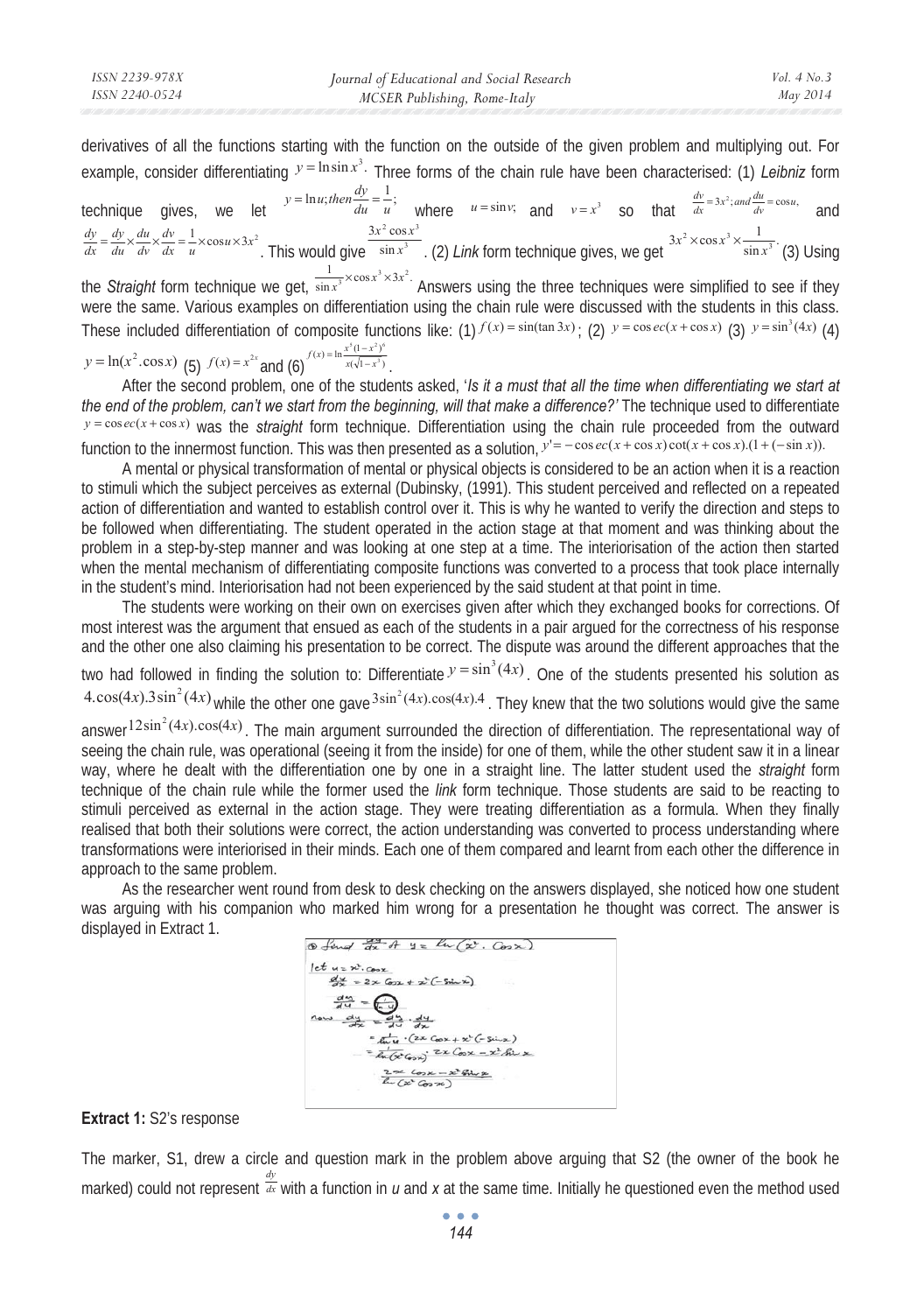| ISSN 2239-978X | Journal of Educational and Social Research | Vol. $4$ No. $3$ |
|----------------|--------------------------------------------|------------------|
| ISSN 2240-0524 | MCSER Publishing, Rome-Italy               | May 2014         |
|                |                                            |                  |

by S2. When he was reminded of the *Leibniz* form technique used by Senzo who was comfortable with the substitution method, he (S1) exclaimed that '*It's a long method anyway*.' S1 was operating in the action stage. He only knew how to perform operations on differentiation from memory or clearly given instruction. S2 had a process conception since he displayed transformation of physical or mental objects perceived as relatively internal and totally under his control. S2's

error was to write the derivative of  $y = \ln u$  as  $\frac{du}{du} - \frac{\ln u}{\ln u}$  instead of  $\frac{u}{u}$ . He was able to convince and justify by explaining to S1 how he found his derivative without deviating from the method used by S1 in his own solution. It was during redoing *dy*  $=\frac{1}{\ln u}$  instead of  $\frac{1}{u}$ 

the problem and trying to convince S1 that he noted his mistake and rewrote the derivative as  $\frac{1}{u}$ . The argument was most interesting as S2 revisited his presentation to convince S1 that he understood the use of the *Leibniz* form technique and preferred it over the other techniques. S2 used conceptual understanding as he identified and applied differentiation principles. The students operating in the action stage care about getting the solution correctly and cannot justify how they arrived at their answers. They think about procedure in terms of its individual steps. They also could not link and adjust their steps of operations to differentiate functions comprising of multiple compositions. S2 had interiorized actions since he was able to use the process as an internalized procedure.

Subsequent activities were provided to help students build experiences of reconstructing familiar actions as general processes. Those activities were followed by higher order activities where the students needed to organize a variety of previously constructed objects, like functions and derivatives of composition of functions, into a schema that could be applied to problem situations involving the chain rule. More specifically their understanding of functions, composition of functions and the chain rule were evident from the students' attempts to answer the tasks given in class, their tests, and exercises.

Probing questions were used to elicit information on the chain rule more fully. This question type was used extensively in this study because the researcher wanted to explore students' thinking processes. Misconceptions and difficulties that emerged during the discussions were analysed with the view of establishing how students construct various structures to recognize and apply the chain rule in the context of calculus.

In lesson two, each student who had finished doing his/her problem was asked to read out his/her answer so that the researcher displayed it on the chalkboard. This was done to ensure that all the students in class got the correct solution to each problem with discussions and explanations of how one arrived at his/her answer. It was emphasized that in the solutions that were read out by students, it was not about a correct or wrong answer, but rather how he/she arrived at the particular answer. All the solutions to the given problems were displayed on the chalkboard. This helped even other students to check with their own solutions regarding each problem.

During this process, the emphasis was on: (1) discussions, (2) reflection explanations by the researcher where appropriate, (3) completion of the tasks by the students, and (4) understanding the use and application of the chain rule. It was so interesting to watch the students refering back to their notes in their books before attempting the questions. Asked about this S3 answered*: I remember a problem that you did for us, it looked like this one. So I want to compare and then differentiate this one.* Although S3 was operating in the action stage, he needed to gain experience constructing actions similar and corresponding to differentiating using the chain rule. The experience of differentiation using the chain rule was built upon in subsequent activities like those in the worksheet, where he was asked to reconstruct familiar actions as general manipulations.

One of the students applied the chain rule to the first task  $y = tan^2(3x + e^{\sqrt{x^2+1}})$  correctly using the *straight* form technique. Some responses where the same technique was used, presented a solution with brackets, when they differentiated the composite function inside the brackets in the given task. One student left out the bracket then went on to detach the derivative 3 of 3*x* from the + sign. This 3 now multiplied the first two functions (see Extract 2).

Differentiate:  
\n
$$
y = \tan^2(3x + e^{\sqrt{2x+1}})
$$
.  $3x + e^{\sqrt{2x+1}}$ .  $3 + e^{\sqrt{2x+1}} \cdot \frac{1}{2} (x^2 + 1)^{-\frac{1}{2}} 2x$   
\n $= 2 \tan(3x + e^{\sqrt{2x+1}})$ .  $5e^2(3x + e^{\sqrt{2x+1}})$ .  $3 + e^{\sqrt{2x+1}} \cdot \frac{1}{2\sqrt{2x+1}} - 2x$   
\n $= 2 \tan(3x + e^{\sqrt{2x+1}})$ .  $5e^2(3x + e^{\sqrt{2x+1}})$ .  $4 + e^{\sqrt{2x+1}} \cdot \frac{2x}{2\sqrt{2x+1}}$   
\n $= 6 \tan(3x + e^{\sqrt{2x+1}})$ .  $5e^2(3x + e^{\sqrt{2x+1}}) + e^{\sqrt{2x+1}} \cdot \frac{2x}{\sqrt{2x+1}}$   
\n $= 6 \tan(3x + e^{\sqrt{2x+1}})$ .  $5e^2(3x + e^{\sqrt{2x+1}}) + e^{\sqrt{2x+1}} \cdot \frac{x}{\sqrt{2x+1}}$ 

**Extract 2:** One student's presentation of a task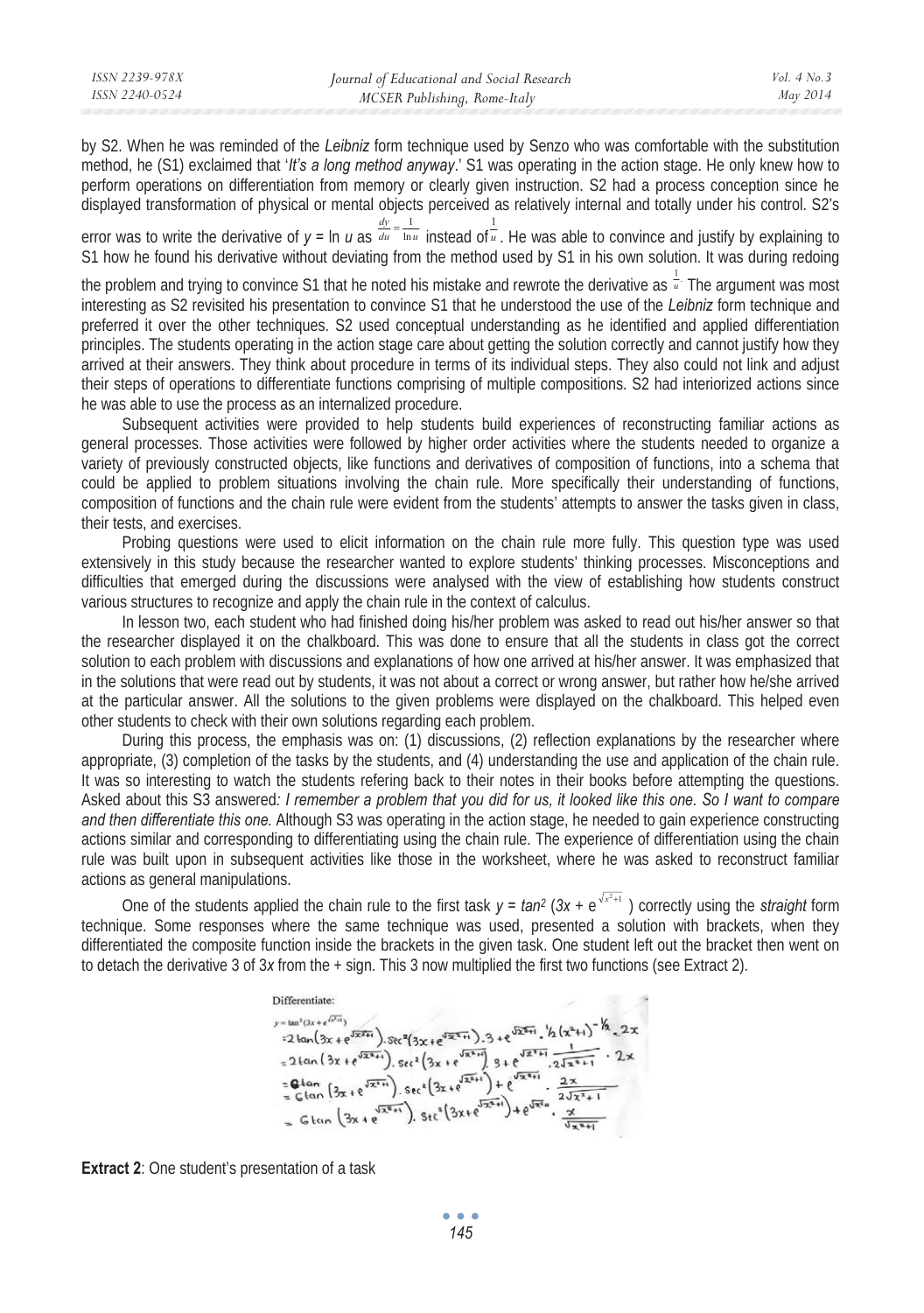| ISSN 2239-978X | Journal of Educational and Social Research | Vol. $4$ No. $3$ |
|----------------|--------------------------------------------|------------------|
| ISSN 2240-0524 | MCSER Publishing, Rome-Italy               | May 2014         |

Such students struggled with the connection of previously learnt algebraic skills like use of brackets where appropriate and manipulation of algebraic terms in a function. The calculations presented after differentiating using the chain rule successfully were therefore not correct. The mental images constructed by such students in using the chain rule were incomplete. Although the actions were interiorized into processes, the processes were not encapsulated to objects. This could partly be attributed to previous knowledge of algebraic skills which were just actions and never interiorized. According to the Triad students in the said students saw the chain rule as a procedure of differentiation which could not be connected or related to other processes applied to functions. Thus most students operated in the Intra- stage regarding the given task. According to APOS, we observed that some students could only go as far as the action stage.

The last task involved differentiating  $y = \sqrt[3]{\frac{x(x+2)}{(x^2+1)}}$  $y = \sqrt[3]{\frac{x(x+2)}{(x^2+1)}}$  by applying the chain rule.

Generally, one of two strategies was employed by students. The first form technique called for a specific connection between application of natural logarithms and differentiation.

Some students employed the *straight* form technique after converting the surd form to its exponential form. However, they did not then utilize the product and quotient rules appropriately. Their actions were not interiorized with regards to logarithms and this had an impact on applying the chain rule in the given task. Their mental images could not be related to the string of symbols forming the expression, since they could not interpret both the symbols and or manipulations. Since calculations reflect the active part of mental constructions, the rules for these students were not perceived as entities on which actions could be made. Dubinsky (2010) asserts that in such cases the difficulty does not depend on the nature of the formal expressions, but rather in the loss of the connections between the expressions and the situation instructions.

They would then work on it as individuals after which they compared their answers. Students argued and agreed upon certain responses. Individuals justified how they arrived at their responses. This way they taught each other and gave verbal descriptions of actions taken in their own words. They then repeated the actions many times with different tasks in their books and in the worksheet. Thus the worksheet helped the students interiorise the actions.

It was also noticed that most students were operating in the Intra- stage of the Triad. They had a collection of rules of differentiation with no recognition of relationships between them. Those students were helped by others who reflected on using the chain rule by applying actions to dynamic processes. The latter group of students had created an object of the chain rule. At the same time they applied actions on differentiation and as such the process of differentiating using the chain rule was encapsulated to form an object.

The responses to the problems in the worksheets were analyzed for meaning which is one of the mechanisms necessary for understsnding a concept. These included detecting (1) the connections made by students to other concepts, (2) calculations made using the chain rule, (3) the chain rule technique used, and (4) mental images on which the chain rule is based.

According to the Triad, students in the said groups saw the chain rule as a procedure of differentiation which could not be connected or related to other processes applied to functions. Thus most students operated in the Intra- stage regarding many tasks. This concurs with what Lakof & Nunez (1997) who asserted that mathematics begins with direct human experience and ends there for some people.

The principles of effective mathematics teaching drawn from educational theories of Piaget illustrated that learning required interaction to develop: (1) a deep conceptual understanding, (2) positive relationships and (3) a classroom community. This social interaction leads to gradual, incremental changes in thought and behaviour of learners and through which interaction with other learners, allows them to examine, clarify and change their conceptual understanding. This study sought to explore how actions, processes and objects of the chain rule schema could be coordinated as mental structures to enhance the learning of the concept and access it in situations where it needs to be applied.

### **6. Conclusion**

The students' responses discussed above indicate that the instructional pedagogy should accommodate presentation of tasks that evoke rigorous deductive reasoning enabling the students to write and reflect on how they construct various mental images. A wide range of interactions between students themselves and between students and the researcher were discussed.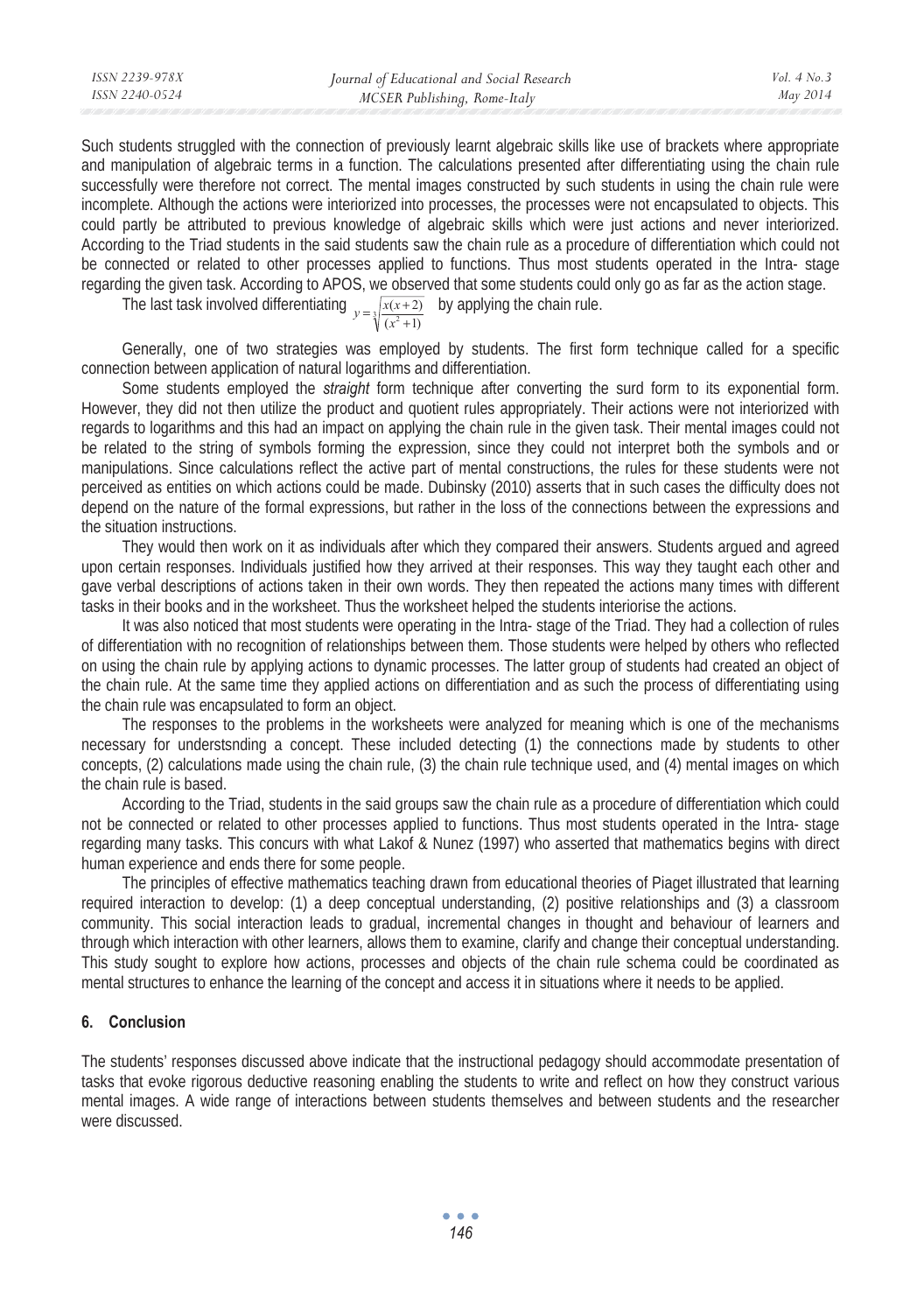#### **References**

- Anghileri, J. (2006). Scaffolding practices that enhance mathematics learning*. Journal of Mathematics Teacher Education,* 9, 33 52.
- Asiala, M., Brown, A., Devries, D.J., Dubinsky E., Mathews, D., & Thomas, K. (2004). A Framework for Research and Curriculum Development in Undergraduate Mathematics Education Research in Collegiate Mathematics Education II, *Issues in Mathematics Education* (CBMS), American Mathematical Society.
- Berth, E. W., & Piaget, J. (1966). Mathematical Epistemology and Psychology (W. Mays, trans.), Dodtrecht: Reidel.
- Bransford, J., Brown, A., & Cocking, R. (2000). How people learn: Brain, mind, experience, and school*.* Washington, DC: National Academy Press.
- Brush, P.A., & Saye, J. (2001). The use of embedded scaffolds with hypermedia-supported student-centered learning. *Journal of Educational Multimedia and Hypermedia, 10 (1), 333 – 356.*
- Clark, J. M., Cordero, F., Cottrill, J., Czarnocha, B., DeVries, D. J., St. John, D., Tolias, T., & Vidakovic, D. (1997). Constructing a schema: The case of the chain rule. *Journal of Mathematical Behavior*, 16, 345–364.
- Confrey, J. (1994). Six Approaches to Transformation of Function Using Multi-Representational Software, *Proceedings of the 18th Conference of the International Group for the Psychology of Mathematics Education,* University of Lisbon, Portugal, Vol. 2, 217- 224.
- Cottrill, J. (1999) Students' understanding of the concept of chain rule in first year calculus and the relation to their understanding of composition of functions, Ph.D. thesis, Purdue University.
- Dubinsky, E. (1991). Reflective Abstraction in Advanced Mathematical Thinking. In David O. Tall (Ed.), *Advanced Mathematical Thinking*  (pp. 95–123). Kluwer: Dordrecht.
- Dubinsky, E., (1991a). 'Reflective Abstraction in advanced Mathematical Thinking', in: Tall, D., ed, *Advanced Mathematical Thinking*, The Netherlands: Kluwer.
- Dubinsky, E. (2010). *In Proceedings of the eighteenth annual meeting of the SAARMSTE*: School of Science, Mathematics and Technology Education, University of KwaZulu Natal.
- Dubinsky, E. and McDonald M.A. (2001), APOS: A constructivist theory of learning in Undergraduate Mathematics Education Research in the *Teaching and learning of Mathematics at University level:* An ICMI study. Kluwer Academic Publishers: Netherlands.
- Ernest, P. (1991). The Philosophy of Mathematics Education. London: The Falmer Press.
- Kaplan, W., (1984). 'Derivatives and differentials of composite functions' and 'the general chain rule' in advanced calculus. 3rd Ed. Reading. MA: ADISON Wesley, pp101-105 and 106-110.
- Gagnon, G., & Collay, M. (2001). Designing for learning: Six elements in constructivist classrooms. Thousand Oaks, CA: Corwin Press. Hapasaalo T. (2004). On instrumental genesis within Procedural and conceptual thinking. University of Joensuu, Finland.
- Hiebert, J., & Carpenter, T. P. (1992). Learning and teaching with understanding. In D. A.Grouws (Ed.), *Handbook of research on mathematics teaching and learning* (pp. 65-97). New York: Mcmillan.
- Jojo, Z.M.M., Brijlall, D., & Maharaj, A. (2011). The reliability of a research instrument used to measure mental constructs in the learning of the chain rule in calculus. *Proceedings of the 16th Annual Congress of the Association of Mathematics Education of South Africa (pp 336-349).* Johannesburg: AMESA.
- Jojo, Z.M.M. (2013) Mathematics begins with direct human experience. An APOS approach to conceptual understanding of a mathematical concept. ISTE Proceedings, UNISA Istitute for science and Technology
- Jojo, Z.M.M., Brijlall, D. & Maharaj, A. (2013). Schema development for the chain rule: A South African case. *SAJHE* Vol (27) 3.
- Lutzer, C.V. (2003). Using motion to teach chain rule and u-substitution. PRIMUS, 13(1), 47-54.
- Maharaj, A. (2010). An APOS Analysis of Student's Understanding of the Concept of a Limit of a Function. *Pythagoras,* 71, 41-51.
- Mccosker, N. & Diezman, C.,( 2009). Scaffolding students' thinking in mathematical investigations. APMC, 14 (3), 27 32.
- Novotna, J., & Hoch, M. (2008). How structure sense for algebraic expressions or equations is related to structure sense for abstract algebra. *Mathematics Education Research Journal,* 20(2), 93-104.
- Piaget, J. (1966). Mathematical Epistemology and Psychology. *Journal of Research in Science Teaching,* 3, 301-326, Reidel.
- Piaget, J. (1972). *The Principles of Genetic Epistemology* (W. Mays trans.) London: Routledge & Kegan Paul.
- Piaget, J. (1975). The Equilibration of cognitive structures. Cambridge: Harvard University Press.
- Piaget, J. (1980). Adaptation and intelligence: Organic selection and Photocopy. Chicago: University of Chicago Press.
- Piaget, J. (1985): The Equilibrium of Cognitive Structures. Harvard University Press, Cambridge, Massachusette: USA.
- Piaget, J., & Garcia, R. (1983). Psychogenèse et Histoire des Sciences. Paris: Flammarion.
- Piaget, J., & Garcia, R. (1989). Psychogenesis and the history of science (H. Feider, Trans.). New York: Columbia University Press. (Original work published 1983).
- Pirie, S., & Kieren, T. (1994). Growth in mathematical understanding: How can we characterize it and how can we represent it? *Educational Studies in Mathematics, 26,* 165-190.
- Thoo, J. B. (1995). Composition and the chain rule using arrow diagrams. PRIMUS, 5(3), 291-295.
- South Australian Certificate of Education [SACE] Board of South Australia. (2009). Curriculum statement 2009. Retrieved from http://www.ssabsa.sa.edu.au/docs/cs-2009/ 2mme-cs-2009.pdf.
- Tall, D. O. (2007). Embodiment, symbolism and formalism in undergraduate mathematics education. *Electronic proceedings of the 10th Conference of the Special Interest Group of the Mathematical Association of America on Research in Undergraduate Mathematics Education.* San Diego, CA. Retrieved from http://sigmaa.maa.org/rume/crume2007/ eproc.html.